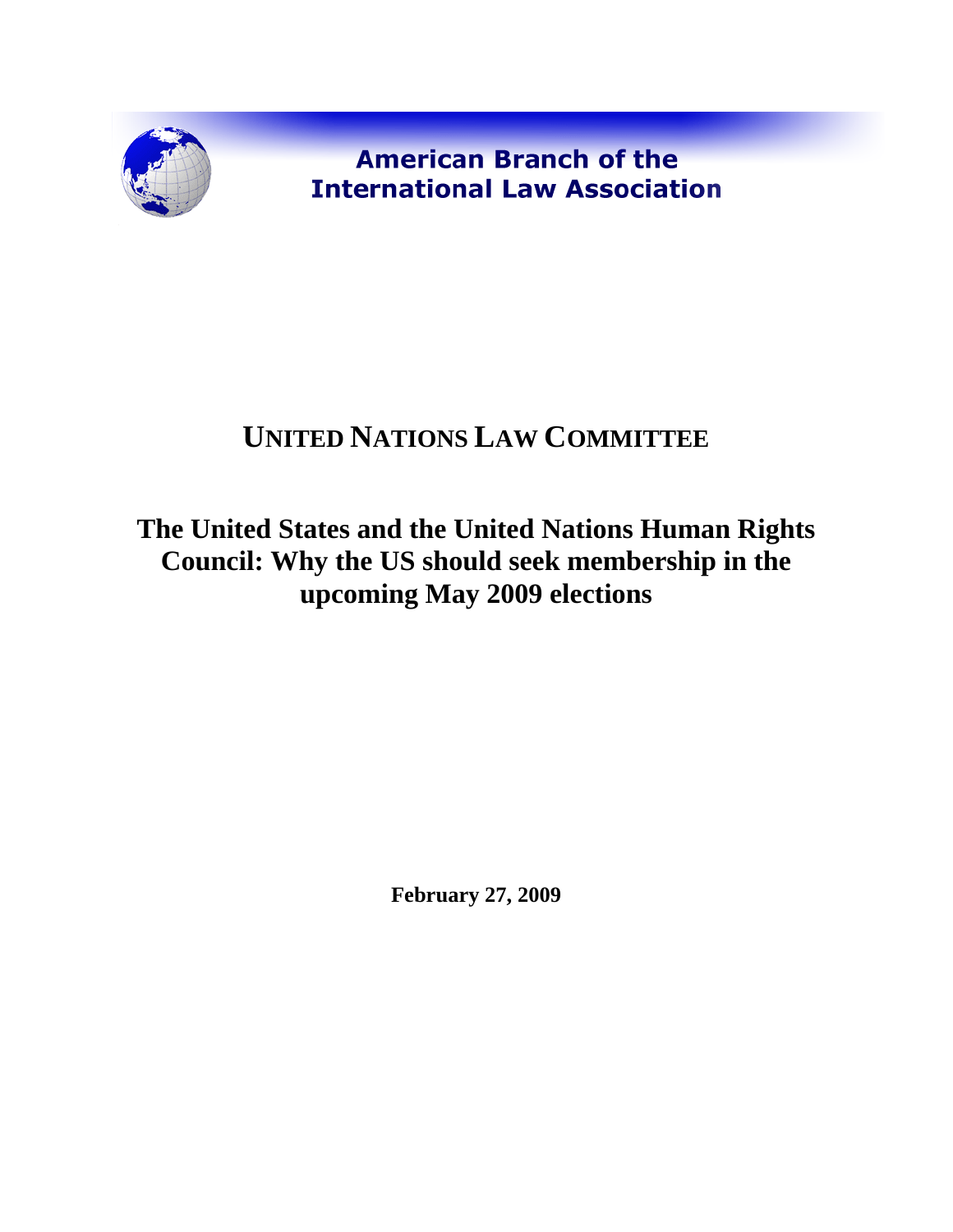Since the adoption of the United Nations Charter and the Universal Declaration on Human Rights, human rights have been a central purpose of the UN. Equally central over the past sixty years has been the United States' leadership on human rights issues. Over the last few years, however, the US has failed to support the UN Human Rights Council, likely the most important human rights organ in the UN system. The American Branch of the International Law Association's United Nations Law Committee<sup>1</sup> submits this report to encourage the United States to seek membership in the Human Rights Council in the upcoming May  $2009$  elections.<sup>2</sup> US membership in the Council would significantly benefit US interests, the UN, and the global human rights movement.

On March 15, 2006, the UN General Assembly passed a resolution replacing the Commission on Human Rights with a new Human Rights Council ("Council").<sup>3</sup> The resolution received overwhelming support from the General Assembly. One hundred seventy countries voted in favor, four voted against, and three abstained. $4$  Over the past few years, the Council has held ten regular sessions and ten special sessions. The Council has engaged in dialogue and passed resolutions on innumerable human rights issues, including extreme poverty, women's rights and transitional justice.<sup>5</sup> In addition, the Universal Period Review ("UPR") process began in 2008.<sup>6</sup> The UPR represents a significant innovation in the UN system and provides an opportunity for each UN Member State to present its fulfillment of human rights obligations. The Council has thus far reviewed forty eight countries, and all one hundred ninety two UN Member States will be reviewed by 2012.<sup>7</sup>

Set forth below are reasons why the American Branch of the International Law Association's United Nations Law Committee believes the US should seek membership in the Council in the upcoming May 2009 elections:

• **Membership in the Human Rights Council would reaffirm the US commitment to human rights, international law and the United Nations.** One of the fundamental premises of the UN, reflected in the UN Charter, is the pledge of each Member State to "reaffirm the faith in fundamental human rights, in the dignity and worth of the human person, [and] in the equal rights of men and women." As expressed by former Secretary-General Kofi Annan, human rights remain one of the "three pillars" of the UN system,

1

<sup>&</sup>lt;sup>1</sup> The International Law Association was established in 1873 and is currently the preeminent international nongovernmental organization involved in developing and restating international law. The American Branch is one of forty-five national branches and is comprised of numerous leading US international lawyers. The Branch regularly engages in a wide range of international law projects, including treaty-drafting, studies and advocacy work. For more information, see www.ambranch.org.

 $2$  The American Branch welcomes the United States' decision to participate in preparations for the Durban Review Conference.

<sup>3</sup> U.N. Doc. A/RES/60/251, Mar. 15, 2006.

<sup>&</sup>lt;sup>4</sup> The US was one of the four to vote against creation of the Council. "General Assembly Establishes New Human Rights Council by Vote of 170 in Favour to 4 Against, With 3 Abstentions," Sixtieth General Assembly, 72nd Meeting, http://www.un.org/News/Press/docs/2006/ga10449.doc.htm..<br><sup>5</sup> *See, e.g.*, Report of the Human Rights Council on its Eighth Session, U.N. Doc. A/HRC/8/52, Sept. 1, 2008,

*available at* http://www2.ohchr.org/english/bodies/hrcouncil/docs/8session/A.HRC.8.52.doc. <sup>6</sup>

UPR Sessions, http://www.ohchr.org/EN/HRBodies/UPR/Pages/UPRSessions.aspx. 7

 $\frac{7}{1}$  The Council's "institution-building package" of 2007 decided that the Council will hold three two-week UPR sessions per year. The Council has also adopted a calendar detailing the schedule for each UN Member State's review in the first four-year cycle. *See id.*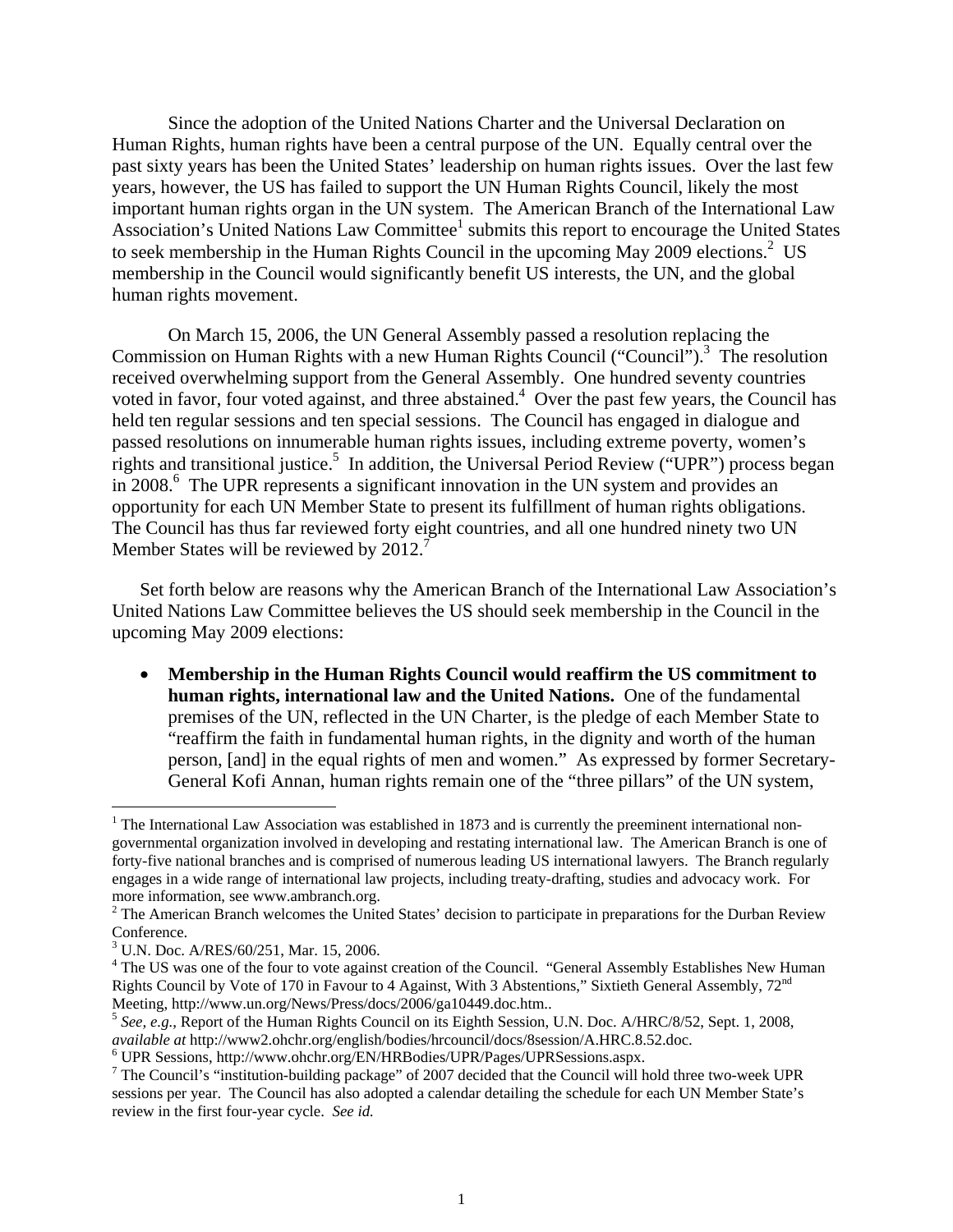crucial to global progress and stability. $8$  As such, the US should take an active role on human rights issues at the UN and in the Council.

- **The Human Rights Council, the only world-wide intergovernmental human rights body, is flawed but indispensable.** As the top human rights organ in the UN system, the Council remains the best opportunity for the promotion and protection of human rights at the universal level. The human rights movement is an ideological struggle that requires sustained and constructive engagement with governments worldwide. And the Human Rights Council provides an indispensable forum for such engagement.
- **The Human Rights Council's problems are political rather than institutional.**  Unlike other judicial or quasi-judicial human rights institutions, the Council is a political forum. And as with other rights movements, progress is inevitably imperfect and incremental. There will be debate, disagreements and setbacks. But when failures occur, it is most often not the institution or the procedures, but rather the governments involved, that are responsible. As such, human rights progress will come only with sustained political leadership; and the US remains in the best position to engage its full diplomatic and moral authority to spur collective promotion of international human rights.
- **The Human Rights Council would benefit from US leadership**. The credibility and authority of the Council cannot be adopted or declared. Rather, key stakeholders in the human rights movement need to work actively to build the Council to a position of strength. Since the inception of the UN, the US has been at the forefront of the human rights movement. Over the past few years, European states have not been successful in replacing US leadership at the UN on human rights issues. The Council is in need of leadership, and the US remains the country most capable of guiding the institution to live up to its mandate.
- **The current membership composition should encourage not discourage US participation**. It is inevitable that countries with poor human rights records will continue to seek membership in the Council. Such countries have a tremendous incentive to obstruct the promotion and protection of human rights, and discredit the institution. The onus is thus on the US and other like-minded states to engage in the debate and to ensure that the Council remains a credible force for human rights promotion and protection. Allowing the Council to be directed by states with poor human rights records does not further the interests of the US or the Council. Instead, it allows the human rights movement to be discredited and damaged at the international level.
- **The Universal Periodic Review system offers an opportunity for constructive intergovernmental dialogue.** The Council's founding document establishes that the Council shall "undertake a universal periodic review, based on objective and reliable information, of the fulfillment by each State of its human rights obligations and commitments."<sup>9</sup> Unlike the reviews performed in UN treaty bodies, the UPR is reserved

 $\overline{a}$ 

<sup>&</sup>lt;sup>8</sup> Report of the Secretary-General, *In larger freedom: towards development, security and human rights for all*, U.N. Doc. A/59/2005, Mar. 21, 2005.

<sup>&</sup>lt;sup>9</sup> U.N. Doc. A/RES/60/251, Mar. 15, 2006.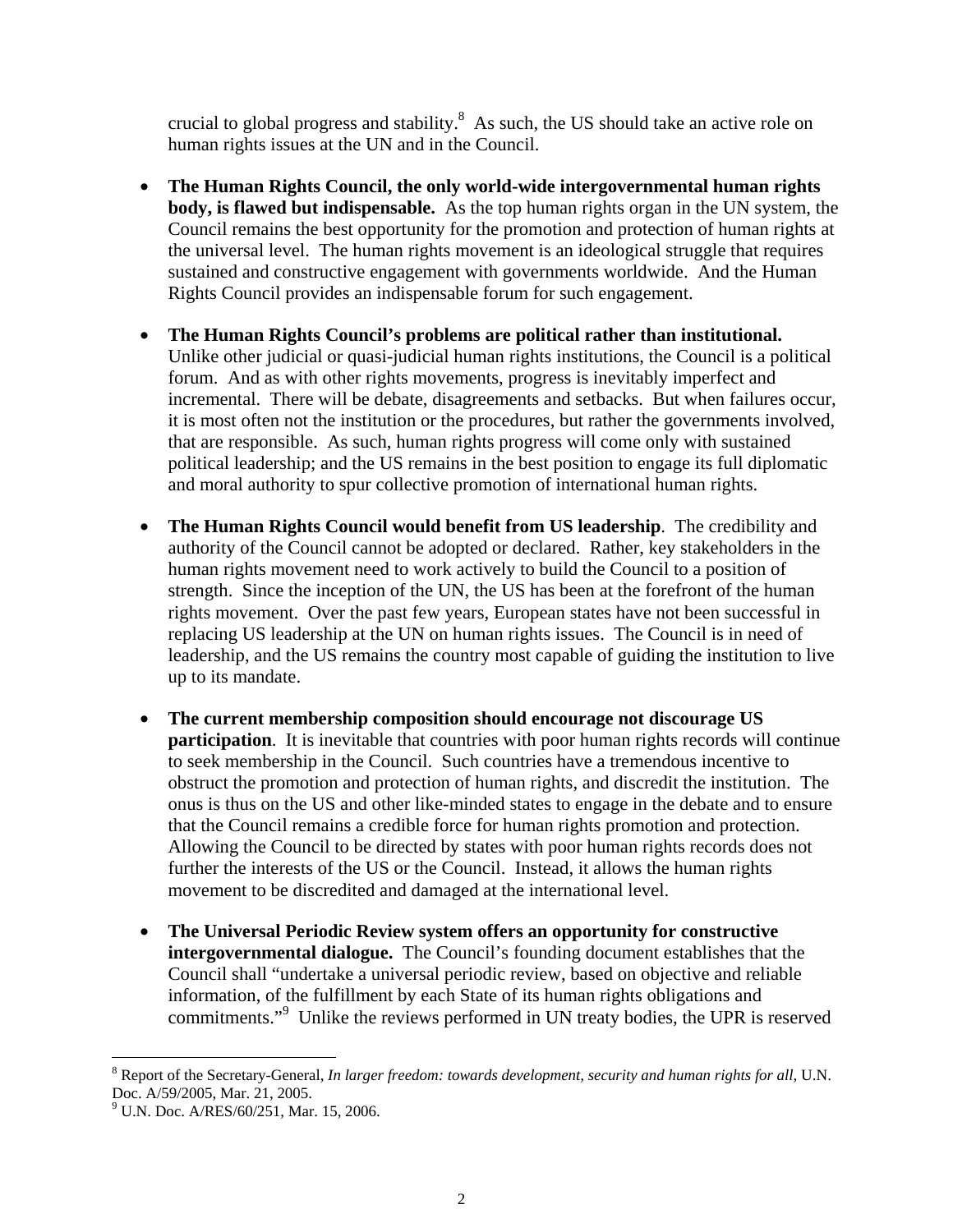completely for states. Other relevant stakeholders, including non-governmental organizations, cannot participate actively in the review. Although cited as an inherent weakness of the UPR, this premise should instead be viewed as an invaluable opportunity for intergovernmental dialogue and political pressure where necessary. While independent human rights experts are well-suited to providing findings on human rights progress, ultimately it is only state and intergovernmental actors who are able to speak from positions of strength. An established process for intergovernmental human rights dialogue serves a useful purpose for promoting US interests and human rights worldwide.

- **Meaningful dialogue on the Council, even with countries with poor human rights records, is in the interests of the US and the Council.** As demonstrated by the Human Rights Commission's review of China during the 1990s, meaningful dialogue with a state with a poor human rights record can have numerous positive effects, including: (1) the long-term socializing effects of inclusion in the "club"; (2) strengthening the morale of those within the country who are working to promote and protect human rights; and (3) causing a country to renegotiate its sovereignty vis-à-vis international human rights organs and treaties.10 If conducted with respect and civility, constructive dialogue in the Council can have beneficial, even if only incremental and long-term, effects. The international community and the human rights movement benefits by including all countries willing to participate in the "club." Even if no short-term resolution is reached with a non-complying country, engagement in the Council allows for future amicable dialogue, shows solidarity with human rights reformers in a country, and causes countries, even if denying any violation, to acknowledge the existence and import of international human rights.
- **States that are committed to human rights are able to make the UPR a meaningful process.** The UPR has been much-criticized for inconsistencies in the depth and quality of review. Fear of *tu quoque* criticism has led to ineffectual reviews. But where reviewing states have been open to discussion and willing to talk about difficult subjects, reviews have been productive.<sup>11</sup> The US could ensure that the UPR is maximized through more consistent and constructive engagement on difficult topics.
- **US interests are affected by human rights law and norms that are developing before the Council.** Prominent recent examples include the Council's involvement as the Preparatory Committee for the Durban Review Conference, as well as the Council's recent recognition of global climate change as a human rights issue.<sup>12</sup> In March 2008, the Council passed a resolution expressing concern that climate change has implications for the full enjoyment of human rights, and mandating the Office of the High Commissioner for Human Rights to conduct an analytical study on the relationship between climate

 $\overline{a}$ 

<sup>&</sup>lt;sup>10</sup> See Ann Kent, *China, The United Nations, and Human Rights, reprinted in* INTERNATIONAL HUMAN RIGHTS IN CONTEXT 638 (Henry J. Steiner & Philip Aston eds., 2000).<br><sup>11</sup> Human Rights Watch, *UN: Mixed Results for New Review Process*, Apr. 17, 2008, http://www.hrw.org/en/news/2008/04/17/un-mixed-results-new-review-process.

<sup>&</sup>lt;sup>12</sup> Human Rights Council Resolution 7/23, "Human rights and climate change," Mar. 28, 2008, *available at* http://www2.ohchr.org/english/issues/climatechange/docs/Resolution\_7\_23.pdf.